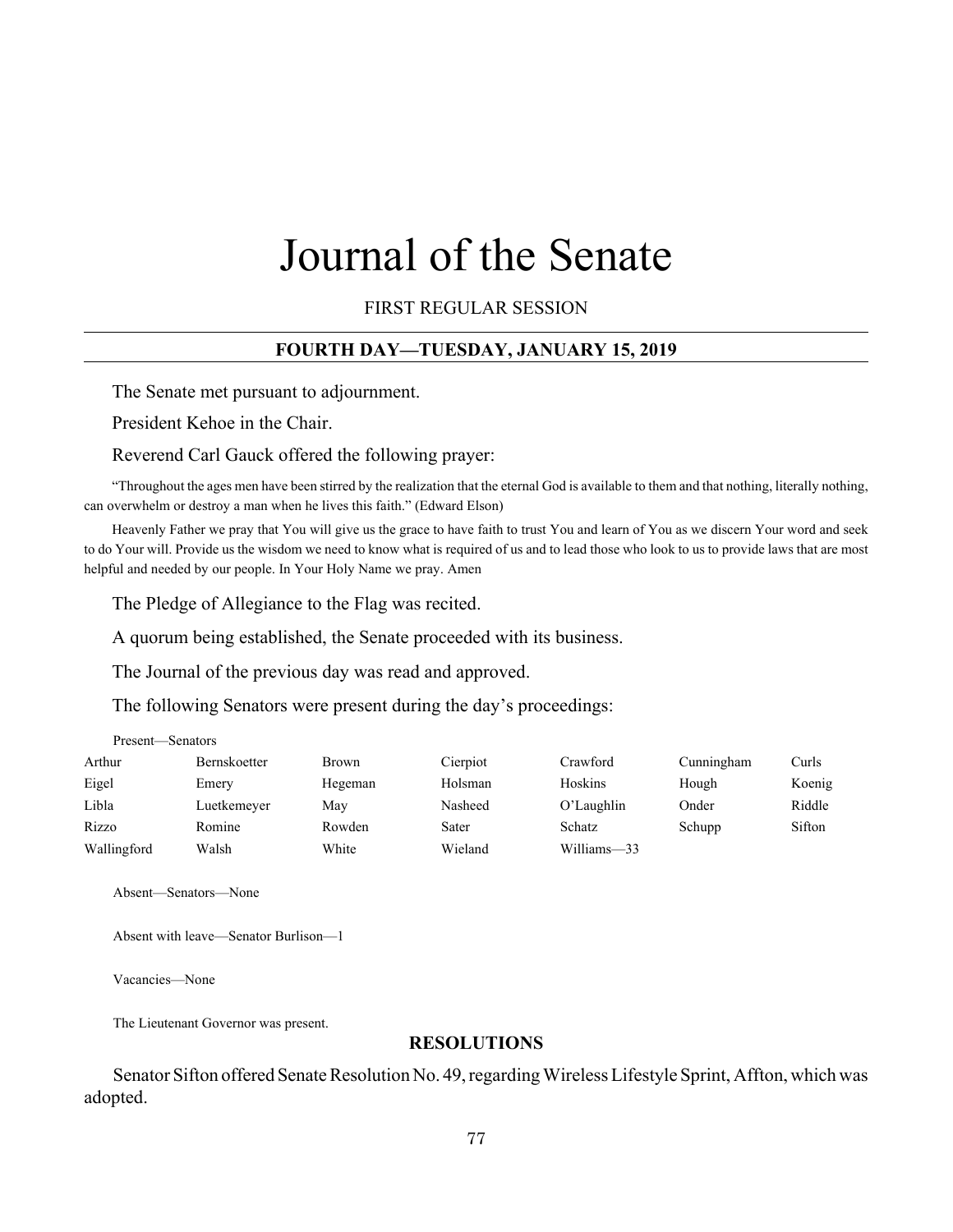Senator Riddle offered Senate Resolution No. 50, regarding Karen Baysinger, which was adopted.

## **INTRODUCTION OF BILLS**

The following Bills and Joint Resolution were read the 1st time and ordered printed:

**SB 252–**By Wieland.

 An Act to amend chapter 375, RSMo, by adding thereto three new sections relating to insurance litigation.

**SB 253**–By Sater.

An Act to repeal section 338.140, RSMo, and to enact in lieu thereof one new section relating to board of pharmacy compliance agreements.

**SB 254**–By Bernskoetter.

An Act to repeal sections 304.585 and 304.894, RSMo, and to enact in lieu thereof two new sections relating to accidents occurring in work or emergency zones, with penalty provisions.

**SB 255**–By Bernskoetter.

An Act to amend chapter 620, RSMo, by adding thereto two new sections relating to historic buildings.

**SB 256**–By Hegeman.

An Act to amend chapter 116, RSMo, by adding thereto one new section relating to the petition process for amending the law, with an emergency clause.

**SB 257**–By Hoskins.

An Act to repeal section 34.040, RSMo, and to enact in lieu thereof one new section relating to authorizing the commissioner of administration to conduct reverse auctions.

**SB 258**–By Wallingford.

An Act to repeal sections 214.276, 256.477, 317.015, 324.086, 324.217, 324.496, 324.523, 324.1112, 328.150, 329.140, 337.330, 337.525, 337.630, 337.730, 339.532, 346.105, and 436.230, RSMo, and to enact in lieu thereof eighteen new sections relating to professional registration.

**SJR 16**–By Sifton.

Joint Resolution submitting to the qualified voters of Missouri, an amendment to article III of the Constitution of Missouri relating to the process by which laws are approved by the general assembly following action by the people.

## **REFERRALS**

President Pro Tem Schatz referred **SCR 3** and **SCR 5** to the Committee on Rules, Joint Rules, Resolutions and Ethics.

# **SECOND READING OF CONCURRENT RESOLUTIONS**

The following concurrent resolution was read the 2nd time and referred to the Committee indicated: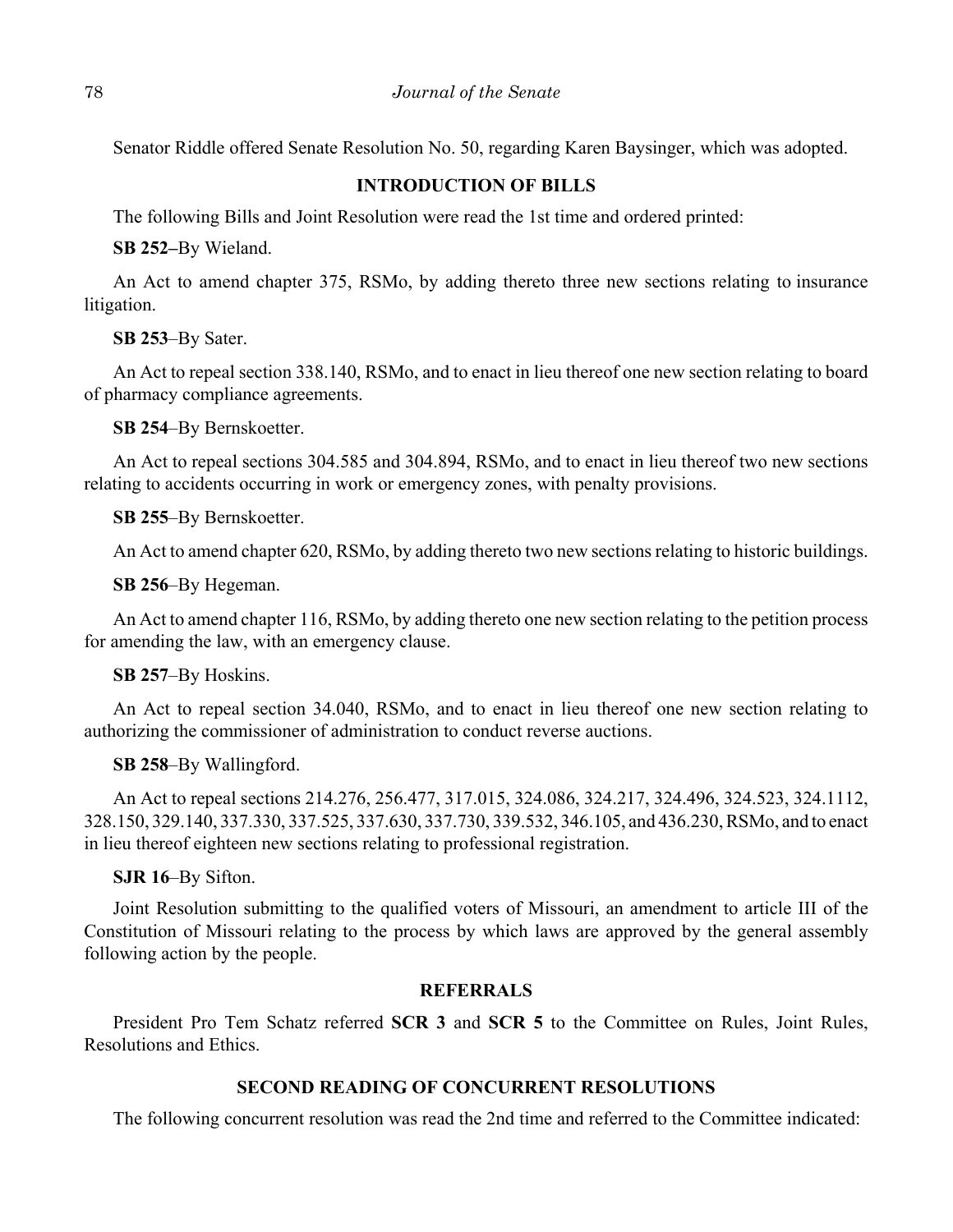# **SCR 4**—Rules, Joint Rules, Resolutions and Ethics.

# **INTRODUCTIONS OF GUESTS**

Senator Eigel introduced to the Senate, Shelly Parks and her husband, Michael, St. Charles.

Senator Sater introduced to the Senate, the Physician of the Day, Dr. Thomas Huffman, Kimberling City.

On motion of Senator Rowden, the Senate adjourned under the rules.

# SENATE CALENDAR  $\mathcal{L}$

## FIFTH DAY–WEDNESDAY, JANUARY 16, 2019

#### FORMAL CALENDAR

# SECOND READING OF SENATE BILLS

| SB 1-Curls and Nasheed | SB 24-Nasheed |
|------------------------|---------------|
| SB 2-Curls             | SB 25-Sifton  |
| SB 3-Curls             | SB 26-Sifton  |
| SB 4-Sater             | SB 27-Sifton  |
| SB 5-Sater, et al      | SB 28-Hegeman |
| SB 6-Sater             | SB 29-Hegeman |
| SB 7-Emery             | SB 30-Hegeman |
| SB 8-Emery             | SB 31-Wieland |
| SB 9-Emery             | SB 32-Wieland |
| SB 10-Cunningham       | SB 33-Wieland |
| SB 11-Cunningham       | SB 34-Riddle  |
| SB 12-Cunningham       | SB 35-Riddle  |
| SB 14-Wallingford      | SB 36-Riddle  |
| SB 15-Wallingford      | SB 37-Onder   |
| SB 16-Romine           | SB 38-Onder   |
| SB 17-Romine           | SB 39-Onder   |
| SB 18-Romine           | SB 40-Schupp  |
| SB 19-Libla            | SB 41-Schupp  |
| SB 20-Libla            | SB 42-Schupp  |
| SB 21-Libla            | SB 43-Hoskins |
| SB 22-Nasheed          | SB 44-Hoskins |
| SB 23-Nasheed          | SB 45-Hoskins |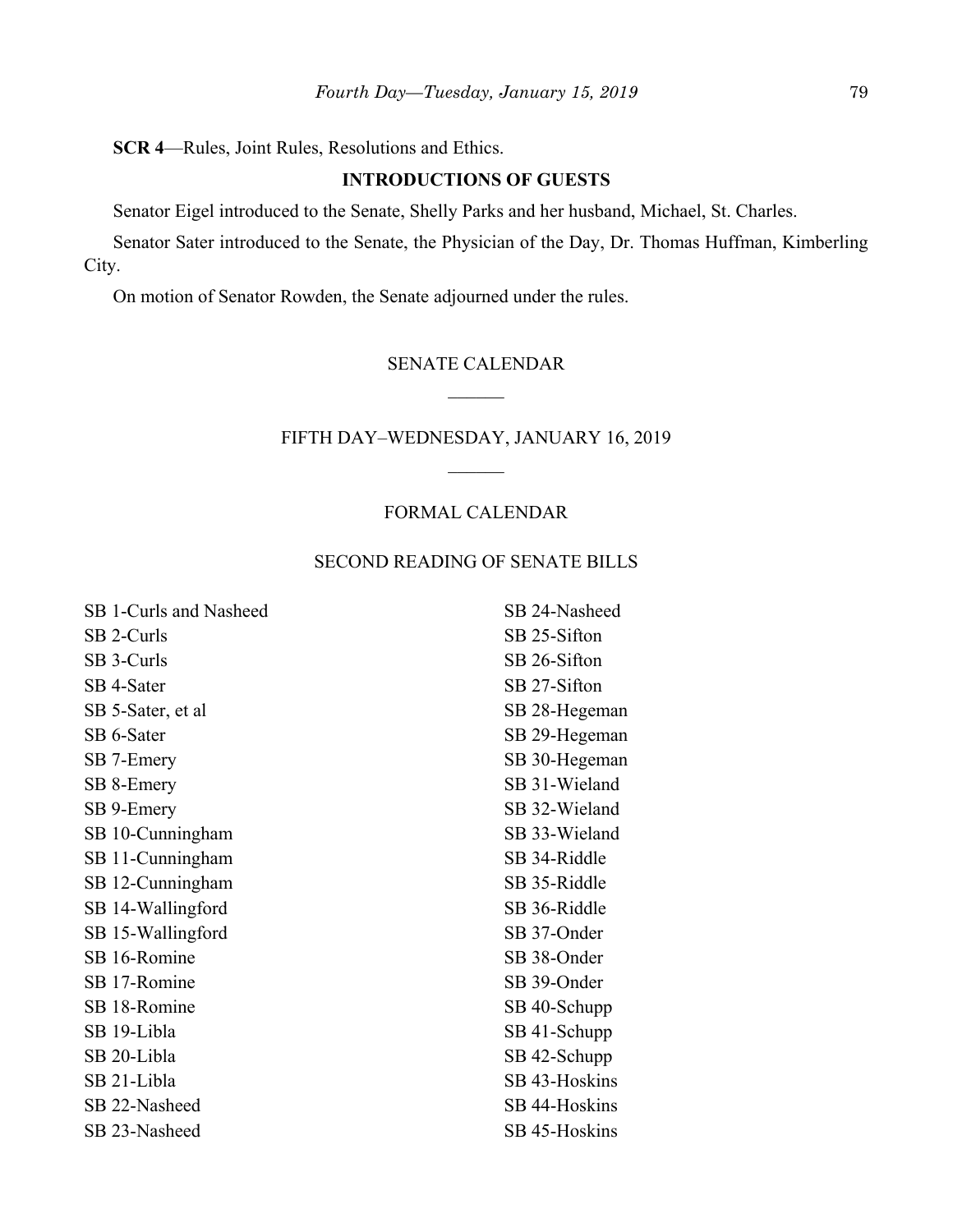SB 46-Koenig SB 48-Koenig SB 49-Rowden SB 50-Eigel SB 51-Eigel SB 52-Eigel SB 53-Crawford SB 54-Crawford SB 55-Crawford SB 56-Cierpiot SB 57-Cierpiot SB 58-Cierpiot SB 59-Arthur SB 60-Arthur SB 61-Arthur SB 62-Burlison SB 63-Burlison SB 64-Burlison SB 65-White SB 66-White SB 67-White SB 68-Hough SB 69-Hough SB 70-Hough SB 71-Brown SB 72-O'Laughlin SB 73-O'Laughlin and Emery SB 74-May SB 75-Curls SB 76-Sater SB 77-Sater SB 78-Sater SB 79-Emery SB 80-Emery SB 81-Emery SB 82-Cunningham SB 83-Cunningham SB 84-Cunningham SB 85-Wallingford SB 86-Wallingford

SB 87-Wallingford SB 88-Libla SB 89-Libla SB 90-Libla SB 91-Nasheed SB 92-Nasheed SB 93-Sifton SB 94-Sifton SB 95-Sifton SB 96-Hegeman SB 97-Hegeman SB 98-Wieland SB 99-Wieland SB 100-Riddle SB 101-Riddle SB 102-Riddle SB 103-Schupp SB 104-Schupp SB 105-Schupp SB 106-Hoskins SB 107-Hoskins SB 108-Koenig SB 109-Koenig SB 110-Koenig SB 111-Eigel SB 112-Eigel SB 113-Eigel SB 114-Crawford SB 115-Crawford SB 116-Cierpiot SB 117-Cierpiot SB 118-Cierpiot SB 119-Arthur SB 120-Burlison SB 121-Burlison SB 122-Burlison SB 123-White SB 124-Hough SB 125-Hough SB 126-Hough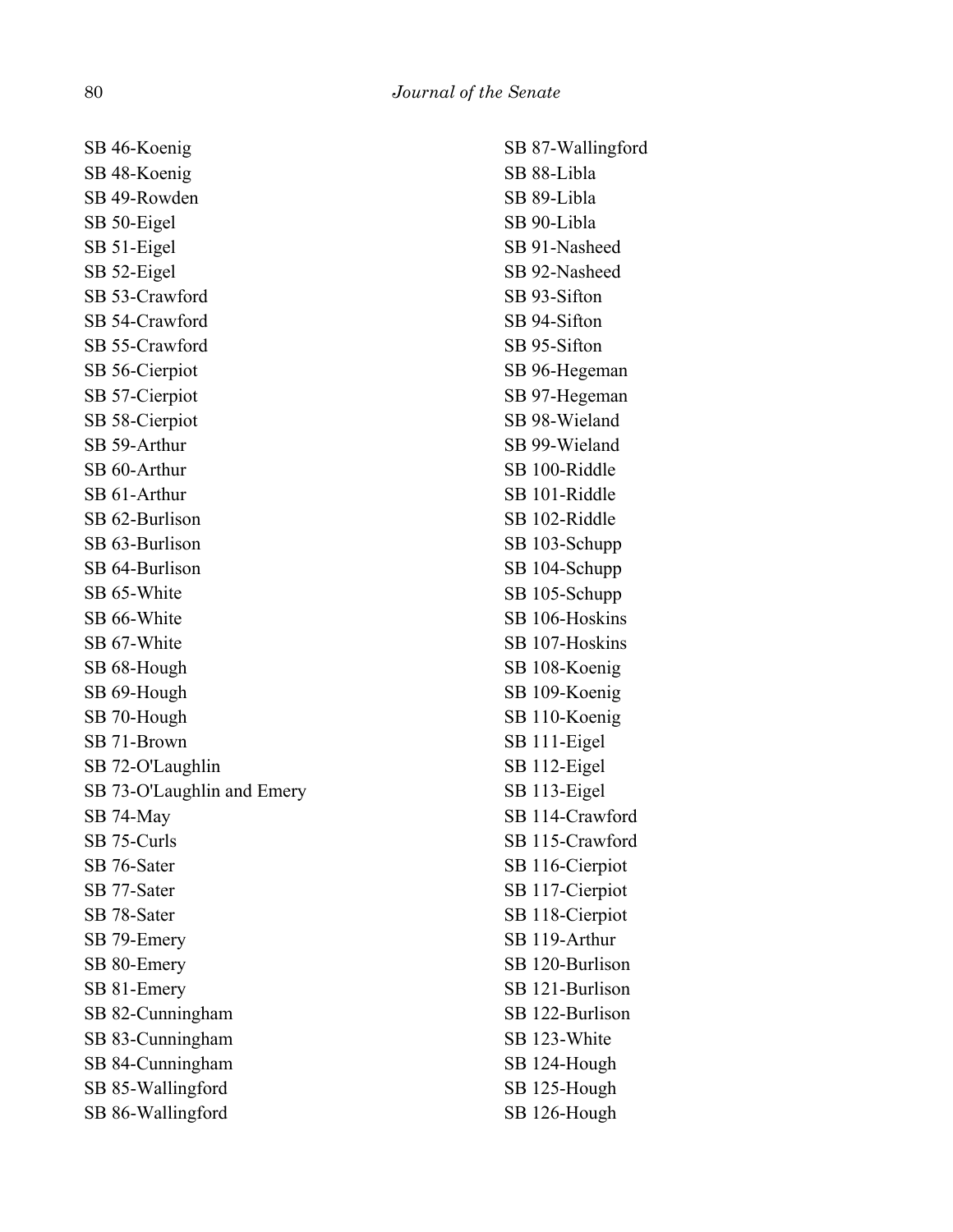SB 127-Sater SB 128-Sater SB 129-Sater SB 130-Emery SB 131-Emery SB 132-Emery SB 133-Cunningham SB 134-Wallingford SB 135-Sifton SB 136-Sifton SB 137-Sifton SB 138-Riddle SB 139-Koenig SB 140-Koenig SB 141-Koenig SB 142-Eigel SB 143-Cierpiot SB 144-Burlison SB 145-Burlison SB 146-Burlison SB 147-Sater SB 148-Sifton SB 149-Koenig SB 150-Koenig SB 151-Koenig SB 152-Holsman SB 153-Sifton SB 154-Luetkemeyer SB 155-Luetkemeyer SB 156-Wallingford SB 157-Wallingford SB 158-Eigel SB 159-Sifton SB 160-Koenig SB 161-Cunningham SB 162-Schupp SB 163-Schupp SB 164-Schupp SB 165-Eigel SB 166-Crawford

SB 167-Crawford SB 168-Wallingford SB 169-Wallingford SB 170-Schupp SB 171-Schupp SB 172-Schupp SB 173-Crawford SB 174-Crawford SB 175-Crawford SB 176-Hough SB 177-Hough SB 178-Schupp SB 179-Cunningham SB 180-Wallingford SB 182-Cierpiot SB 183-Arthur SB 184-Wallingford SB 185-Wallingford SB 186-Hegeman SB 187-Eigel SB 188-Eigel SB 189-Crawford SB 190-Onder SB 191-Schupp SB 192-Schupp SB 193-Schupp SB 194-Hoskins SB 195-Hoskins SB 196-Bernskoetter SB 197-Onder SB 198-Onder SB 199-Arthur SB 200-Hough SB 201-Romine SB 202-Romine SB 203-Nasheed SB 204-Riddle SB 205-Arthur SB 206-Arthur SB 207-Emery